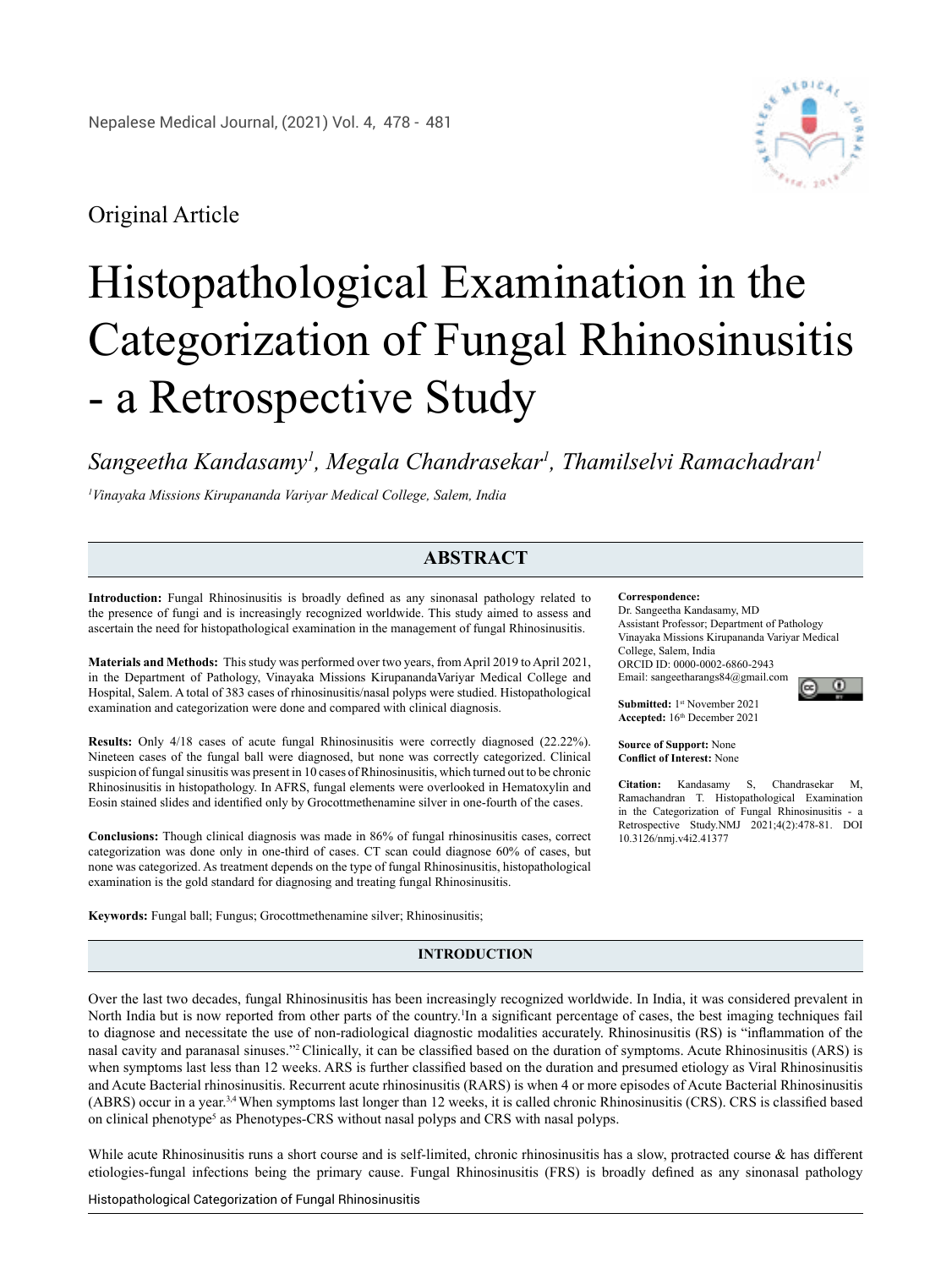related to the presence of fungi. It accounts for  $6 - 12\%$  of all rhinosinusitis cases.6 First case of fungal sinusitis was reported in 1791.7

FRS is commonly classified based on histopathological evidence into invasive and noninvasive diseases. The invasive diseases include acute invasive (fulminant) FRS, granulomatous invasive FRS, and chronic invasive FRS. The noninvasive diseases include: saprophytic fungal infestation, fungal ball, and fungusrelated eosinophilic FRS that includes AFRS.<sup>8</sup>

More frequent occurrences of fungal infections in the last few years are because of the expansion of at-risk populations (e.g., immunocompromised individuals like Diabetes, HIV) and the use of different treatment modalities (e.g., Immunomodulatorsfor autoimmune diseases, chemotherapy for malignancies)that result in more prolonged survival of these patients<sup>9</sup>. Patients present with different clinical manifestations: nasal symptoms, including nasal obstruction, semisolid nasal crust, and nasal discharge, or more dramatic complications, which may be ocular and intracranial. However, the clinical examination can provide a clue to the subcategories of fungal Rhinosinusitis. Tissue examination provides more accurate categorization.

Certain radiological appearances are characteristic for certain forms of fungal Rhinosinusitis, yet there is a significant percentage of cases wherein the best imaging techniques fail to clinch the diagnosis and warrant the use of non-radiological diagnostic modalities.10 A positive fungal culture neither confirms the diagnosis nor does a negative culture exclude it. Hence, this study was done to assess and ascertain the need for histopathological examination in the management of fungal sinusitis.

#### **MATERIALS AND METHODS**

This study was performed over two years, from April 2019 to April 2021, in the Department of Pathology, Vinayaka Missions KirupanandaVariyar medical college &hospitals, Salem. A total of 383 cases of rhinosinusitis/nasal polyps were studied. All clinical cases of fungal rhinosinusitis proved by the histopathological study were included. Cases of Rhinosporidiosis presenting as nasal polyps, clinically suspected cases of Rhinosinusitis that turned out to be neoplasms (Inverted papilloma, Juvenile Angiofibroma, Malignancies) were excluded from the study. All consecutive cases received during the study period were included.

A semi-structured questionnaire was prepared and used for data extraction. Clinical examination, CT diagnosis of the patients, Histopathology examination by hematoxylin and eosin stains (Categorization given in table 1 was followed), and Gomori'smethenamine silver stains were carried out, and the diagnosis arrived at by each method were compared.

Data were entered into SPSS software version 16, and the required analysis was done.

#### **RESULTS**

Clinical diagnosis of fungal sinusitis was made correctly in 39 out of 45 cases (86.66%). 4 out of 18 cases of AFRS were correctly diagnosed clinically (22.22%). Nineteen cases(19/22) of the fungal ball were diagnosed correctly. All three cases of acute invasive FRS were correctly diagnosed clinically. Clinical suspicion of fungal sinusitis was present in 10 cases of Rhinosinusitis, which turned out to be chronic Rhinosinusitis in histopathology (Table 1). Ten cases of fungal sinusitis were misdiagnosed as a polyp, and six cases were misdiagnosed as malignancy. None of the fungal sinusitis cases was correctly categorized by CT scan. (Table 2). Comparison of HPE with clinical diagnosis showed a sensitivity of 86.66% & specificity of 97.04% with positive predictive value and negative predictive value of 79.59% and 98.20% respectively. Correct diagnosis of FRS was made with CT scan in 19 out of 45 cases (42.22%), and suspicion of FRS was given in another 9 cases (20%). Comparison of HPE with CT scan showed a sensitivity of 62.2% and specificity99% with 93.54% of positive predictive value and 93.17% of negative predictive value.

**Table 1: Comparison of clinical diagnosis with histopathological diagnosis**

| <b>AFRS</b> |                       | Histopathological diagnosis<br>Fungal ball Granulomatous FRS Acute invasive Saprophytic colonisation |  |  |  |  |       |  |
|-------------|-----------------------|------------------------------------------------------------------------------------------------------|--|--|--|--|-------|--|
|             |                       | <b>AFRS</b>                                                                                          |  |  |  |  | Total |  |
| ឆ្នា<br>੶੩  | <b>AFRS</b>           |                                                                                                      |  |  |  |  |       |  |
|             | <b>Acute invasive</b> |                                                                                                      |  |  |  |  |       |  |
|             | No categorization     |                                                                                                      |  |  |  |  |       |  |
|             | Diagnosis missed      |                                                                                                      |  |  |  |  |       |  |
|             | Total                 |                                                                                                      |  |  |  |  |       |  |

**Table 2: Comparison of CT scan diagnosis with histopathological diagnosis**

|                  |                          |             | Histopathological diagnosis |  |  |                                                                       |              |
|------------------|--------------------------|-------------|-----------------------------|--|--|-----------------------------------------------------------------------|--------------|
| <b>AFRS</b>      |                          | <b>AFRS</b> |                             |  |  | Fungal ball Granulomatous FRS Acute invasive Saprophytic colonization | <b>Total</b> |
|                  | <b>Diagnostic of FRS</b> |             |                             |  |  |                                                                       |              |
| ogica<br>śis     | <b>Suspicious of FRS</b> |             |                             |  |  |                                                                       |              |
|                  | Diagnosed as polyp       |             |                             |  |  |                                                                       |              |
| Diagn<br>Radiolo | Diagnosed as malignancy  |             |                             |  |  |                                                                       |              |
|                  | Not done                 |             |                             |  |  |                                                                       |              |
| Total            |                          |             |                             |  |  |                                                                       |              |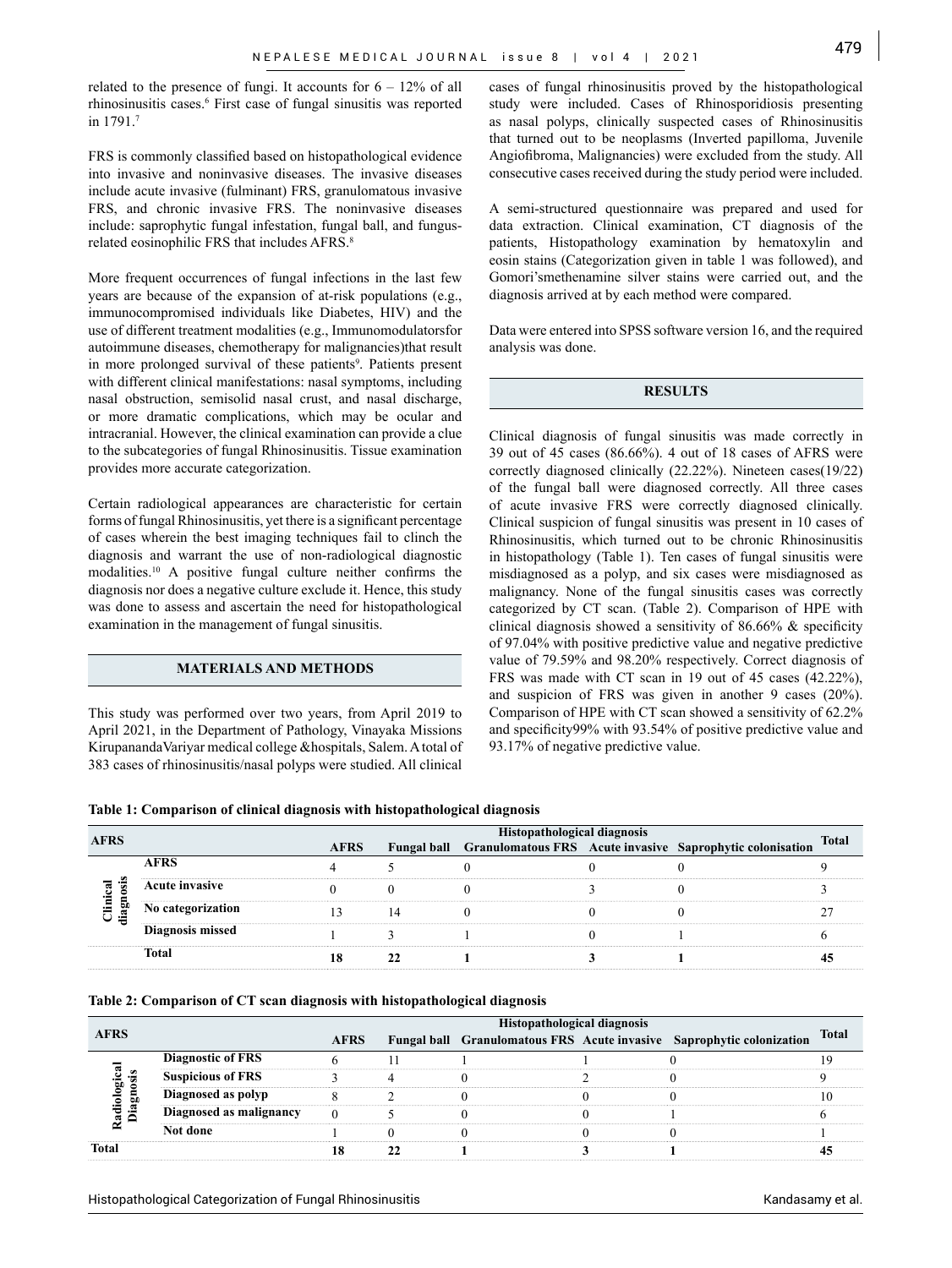Gomori'smethenamine silver stain (GMS) was performed in all cases of clinically suspected FRS. In all cases of the fungal ball (Aspergillus; fig. 1), acute invasive (Mucormycosis; fig. 2), and chronic granulomatous FRS (fig. 3). HE stain could demonstrate the presence of fungus and GMS was confirmatory. In AFRS, HE stained sections could identify the fungus in 14 out of 18 cases. In the remaining 4 cases, only GMS could demonstrate the fungi.



**Figure 1: Aspergillus fungal ball with calcification (H&E and GMS Stain). H&E showed tangled fungal filaments surrounding the central basophilic calcification which is highlighted in the adjacent GMS stain (X400).**



**Figure 2: Acute invasive FRS- Mucormycosis is seen adjacent to bone. Photomicrograph showing scattered obtuse-angled broad aseptate fungal hyphae ( HE stain; X100 and 400)**



**Figure 3: Granulomatous FRS(HE and GMS Stain). Langhans giant cell with engulfed fungal filament surrounded by epithelioid histiocytes and mature lymphocytes.GMS stain highlights the fungal filament within the giant cell (X100 and X400).**